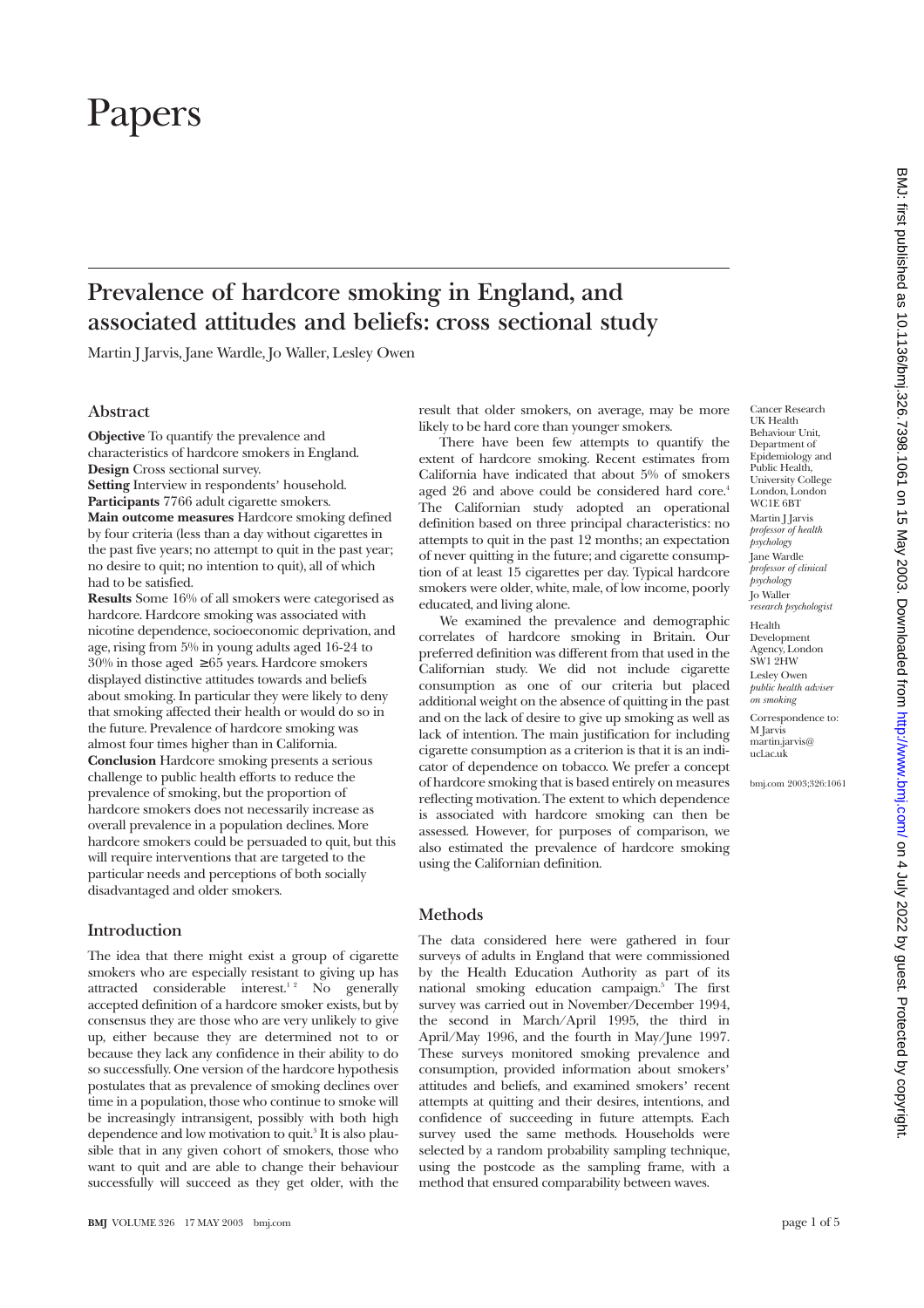When interviewers made successful contact, they collected basic demographic details and smoking habits for each adult in the household from an index respondent. In households where it was established that a current cigarette smoker (or someone who had given up within the past six months) lived, interviewers carried out a more detailed interview with that person. When two or more people were eligible, a random selection process was used. Response rates for the initial household interview averaged just over 80% across the four surveys, and the more detailed interview with selected smokers or recent ex-smokers was completed with 67%, 63%, 61% and 63%, in surveys one to four, respectively. The data reported here were gathered at the detailed interview. The survey methods are described more fully elsewhere.<sup>5</sup>

We defined hardcore smoking in terms of several indicators, including both previous behaviour and future desires and intentions. To be classified as a hardcore smoker, respondents had to satisfy all of the following criteria: less than a day without cigarettes in the past five years (based on response to "Not counting times when you were ill or in hospital, what is the longest time you have ever gone without smoking over the past five years?"); no attempt to give up smoking in the past 12 months (no to "Are you currently trying to give up smoking altogether" and to "In the last 12 months have you tried to give up smoking altogether?"); no to "Do you want to give up smoking altogether?"; no intention to give up smoking (selection of response option "I don't intend to give up smoking" from multiple choice options assessing future intention to give up).

Several indicators of socioeconomic status were available. Occupational class of the main income earner in the household was categorised as manual or non-manual. Housing tenure was dichotomised into rented and owner occupied. Age of completing full time education was scored as 16 or less or older than 16 years. These were combined into a summary index of socioeconomic deprivation, as in previous studies,<sup>67</sup> assigning a score of 1 to each of manual class, rented housing, and completing education by age 16 years. This gave a total score ranging from 0 in the most affluent to 3 in the most deprived respondents. Available indicators of dependence on smoking included time to first cigarette of the day, average daily cigarette consumption, and age at starting to smoke regularly.

**Table 1** Characteristics of hardcore and other smokers. Figures are numbers (percentage) of people unless stated otherwise

|                                              | Hardcore $(n=1216)$ | Other smokers (n=6550) |
|----------------------------------------------|---------------------|------------------------|
| Want to quit                                 | 0                   | 4205 (64.2)            |
| Intend to quit                               | $\theta$            | 4461 (68.1)            |
| Attempted to quit in past 12 months          | $\Omega$            | 2646 (40.4)            |
| Median time without smoking in past 5 years* | <1 dav              | 1-4 weeks              |
| Men                                          | 545 (44.8)          | 2974 (45.4)            |
| Mean age (years)                             | 51.9                | 41.4                   |
| Completed education by age 16                | 1029 (84.6)         | 4736 (72.3)            |
| Living in rented housing                     | 541 (44.5)          | 2699 (41.2)            |
| Manual occupation                            | 777 (63.9)          | 3838 (58.6)            |
| First cigarette within 30 minutes of waking  | 824 (67.8)          | 3584 (52.8)            |
| Mean daily cigarette consumption             | 15.4                | 13.6                   |
| Started smoking before age 16                | 565 (46.5)          | 2646 (40.4)            |

\*Original responses were choices from several ranges.



We examined the univariate significance of associations between hardcore smoking and variables of interest using  $\chi^2$  tests and conducted multiple logistic regression analyses to assess the independent predictive contribution of age, sex, socioeconomic deprivation, and tobacco dependence. We combined the data from all four surveys. An indicator variable for wave of survey was entered into all multivariate statistical analyses.

### **Results**

Information was available for 7766 current cigarette smokers. Of these, 1216 (16%) were classified as hardcore smokers. Table 1 gives characteristics of all the smokers. The most striking difference was that hardcore smokers were about 10 years older on average and tended to be more dependent on tobacco. Significantly more hardcore smokers had manual occupations, lived in rented accommodation, and had completed their full time education by the age of 16 years. There was no difference by sex.

We examined the independent association of these predictor variables with hardcore smoking in a multiple logistic regression analysis (table 2). The strongest predictor was age. The odds of being a hardcore smoker rose in a linear fashion with increasing age to nearly 8 in those aged  $\geq 65$  years compared with smokers aged 16-24 years (figure). About 5% of smokers in the youngest age group scored as hard core, rising to 30% in those aged  $\geq 65$ . There was also a significant trend of higher odds with increasing socioeconomic deprivation. By comparison with the most affluent, odds of hardcore smoking were 1.4 in the most deprived group. All three of the dependence indicators had independent predictive value, but the association was strongest with time to first cigarette. Odds of hardcore smoking were 2.3 among those who lit their first cigarette of the day within 5 minutes of waking compared with smokers who waited for two hours or more before having their first cigarette.

#### **Differences in attitudes and beliefs**

We compared attitudes towards and beliefs about smoking in hardcore and other smokers (table 3). There were several striking differences. Hardcore smokers were much more likely to reject the notion that smoking was currently harming their health or would do so in the future. As many as a third of hardcore smokers thought that their current health was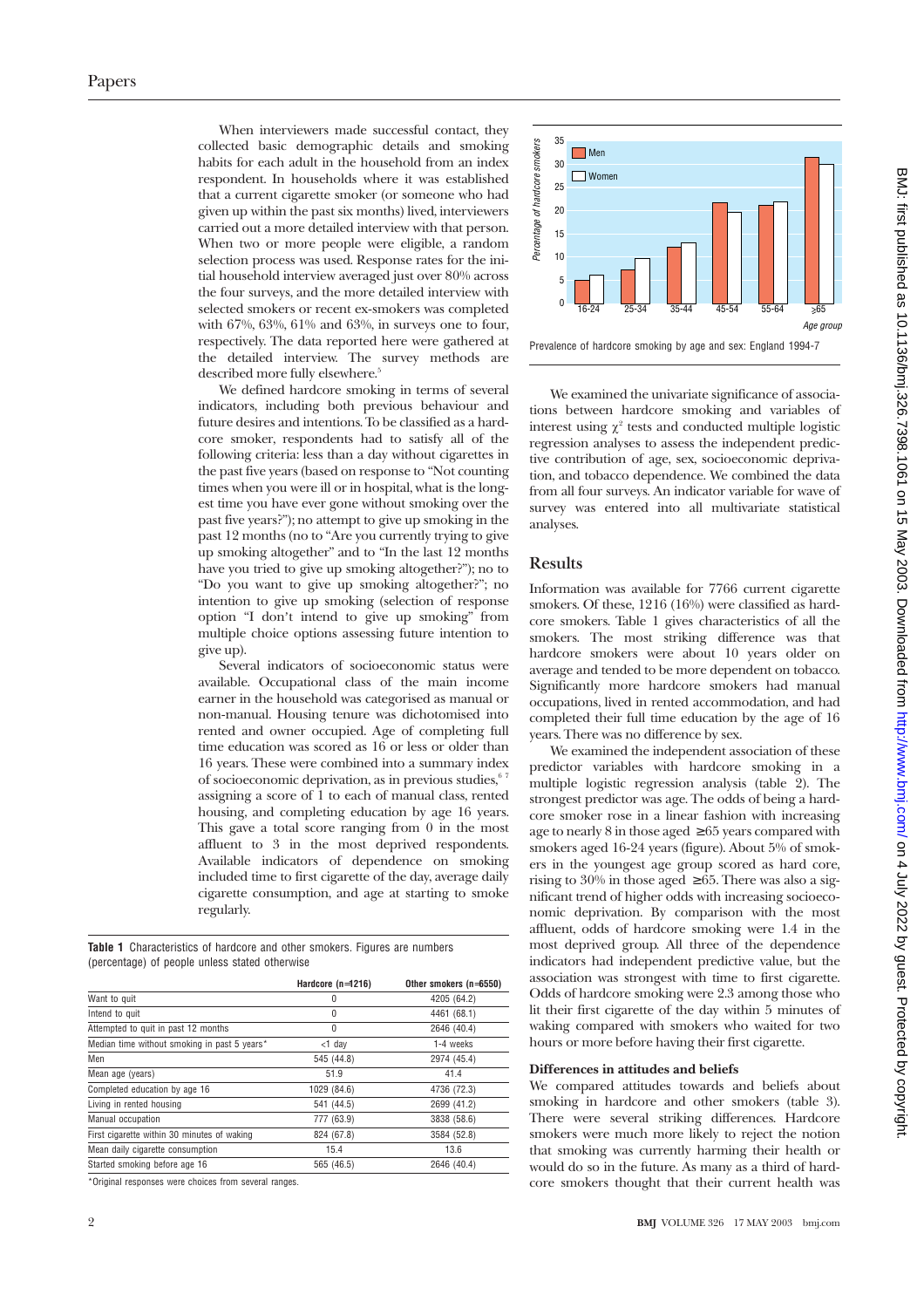**Table 2** Multiple logistic regression\* predicting hardcore smoking

|                                   | No   | Odds ratio (95% CI)   |
|-----------------------------------|------|-----------------------|
| Sex:                              |      |                       |
| Men                               | 3484 | 1.00                  |
| Women                             | 4202 | 1.14 (1.00 to 1.30)   |
| Age (years):                      |      |                       |
| 16-24                             | 1134 | 1.00                  |
| $25 - 34$                         | 1730 | 1.46† (1.08 to 1.99)  |
| $35 - 44$                         | 1477 | 2.21† (1.63 to 2.98)  |
| 45-54                             | 1346 | 3.97† (2.96 to 5.32)  |
| 55-64                             | 916  | 4.36† (3.21 to 5.93)  |
| $\geq 65$                         | 1083 | 7.95† (5.94 to 10.65) |
| Deprivation score:                |      |                       |
| 0                                 | 1005 | 1.00                  |
| $\mathbf{1}$                      | 2163 | 1.10 (0.86 to 1.41)   |
| $\overline{2}$                    | 2853 | 1.19 (0.94 to 1.51)   |
| 3                                 | 1665 | 1.41† (1.10 to 1.81)  |
| Time to first cigarette:          |      |                       |
| $< 5$ min                         | 1324 | 2.27† (1.73 to 2.97)  |
| 5-15 min                          | 1259 | 1.80+ (1.38 to 2.35)  |
| 15-30 min                         | 1659 | 1.85† (1.43 to 2.39)  |
| 30 min-1 hour                     | 1365 | 1.55† (1.18 to 2.02)  |
| 1-2 hours                         | 812  | 1.19 (0.87 to 1.62)   |
| >2 hours                          | 1267 | 1.00                  |
| Age when person started to smoke: |      |                       |
| < 15                              | 3189 | 1.46† (1.24 to 1.72)  |
| $16 - 17$                         | 2087 | 1.23† (1.03 to 1.47)  |
| >18                               | 2410 | 1.00                  |
| Cigarette consumption/day:        |      |                       |
| $0 - 9$                           | 2287 | 1.00                  |
| $10 - 19$                         | 2992 | 0.93 (0.78 to 1.11)   |
| $20 - 29$                         | 1937 | 1.24† (1.03 to 1.50)  |
| $\geq 30$                         | 470  | 1.49† (1.14 to 1.94)  |
|                                   |      |                       |

\*Model included term for survey number, but this variable was not a significant predictor and coefficients are not shown.  $+P<sub>0.05</sub>$ 

completely unaffected by smoking compared with 13% of other smokers. They were also much less willing to acknowledge that stopping smoking would lead to an improvement in health and much less likely to see an improvement in health as a personal advantage if they were to give up. Hardcore smokers were more likely to see smoking as their main pleasure in life (31% *v* 14%) and were likely to strongly agree that they enjoyed smoking too much to give it up  $(58\% \ v \ 21\%).$  They were very ready to agree that there were things that were far worse for them than smoking (41% *v* 25%).

Hardcore smokers were less tolerant of social pressure to quit (56% *v* 32% strongly agreed that smokers are now put under too much pressure to quit) and were less prepared to accept that their smoking would have a modelling influence on younger people (40% *v* 27% thought it very unlikely that their smoking would influence the uptake of smoking by children living in the household).

#### **Differences in attitudes and beliefs by level of dependence**

To test whether it was appropriate to exclude a measure of cigarette dependence from our criteria for defining hardcore smoking we compared attitudes and beliefs by dependence in hardcore and other smokers (table 4). For most items, beliefs were similar in low and high dependence hardcore smokers but strikingly different from those of other smokers. For example, almost 60% of both low and high dependency nonhardcore smokers agreed that improved health would

connected with cessation.

Older smokers are likely to be especially resistant to stopping smoking. We do not know whether this is through denial of personal risk, the feeling that smok-

be a major benefit from quitting whereas among hardcore smokers only 27% of low dependency and 32% of high dependency smokers agreed. Similar differentiation in beliefs by hardcore smoking status, but not dependence level, emerged for other items, especially those related to health.

# **Comparison with Californian estimates**

Using the same definition of hardcore smoking as adopted in the Californian study, we found a prevalence of 17% across all age groups and 19% among smokers aged  $\geq 26$  compared with a figure of 5% for this group in the US study. When we added the Californian requirement of  $\geq 15$  cigarettes a day to our criteria we found a prevalence of 10% among smokers aged ≥ 26, still twice the prevalence in California.

# **Discussion**

Our findings indicate that a substantial minority of cigarette smokers in England have no history of attempting to give up or have had any period of abstinence from smoking and also have no desire or intention to give up in the future. As many as 16% of smokers could be considered hard core by our criteria. There is no generally accepted definition of the construct of hardcore smoking, but our operational definition, which emphasised past behaviour as well as future desires and intentions, was fairly stringent. Our decision to exclude an indicator of dependence was supported by the finding that attitudes and beliefs were generally similar in low and high dependency hardcore smokers but markedly different from other smokers. As expected we found that hardcore smoking was associated with higher levels of nicotine dependence and also increased with socioeconomic deprivation; not surprising in view of the low rate of cessation associated with social disadvantage.<sup>6</sup> But the strongest association was with age.

# **Age and hardcore smoking**

Nearly a third of all smokers aged ≥ 65 scored as hardcore compared with only 5% of smokers in early adulthood. Part of the increase in the proportion of hardcore smokers with age may be due to selective loss from the smoking population of those who are more highly motivated to quit. However, the observed figures go beyond this. Among young adults aged 16-24, some 2% of the whole age group are hardcore smokers (cigarette prevalence of  $35\%,^8$  of whom  $5\%$  are hardcore). Among those aged  $\geq 65$  this figure rises to  $5\%$  (cigarette prevalence of  $16\%$ <sup>8</sup> of whom  $30\%$  are hardcore). This suggests that the absolute number and not just the proportion of hardcore smokers increases. The implication is that the number of hardcore smokers is not fixed in young adulthood but rises over time, perhaps as dependence increases and a false sense of security develops when years of smoking are perceived not to have affected health. It is, of course, possible that the pattern of hardcore smoking rising with age is only partially attributable to the concentration of resistant smokers increasing. In a cross sectional survey it is not possible to exclude cohort effects that are not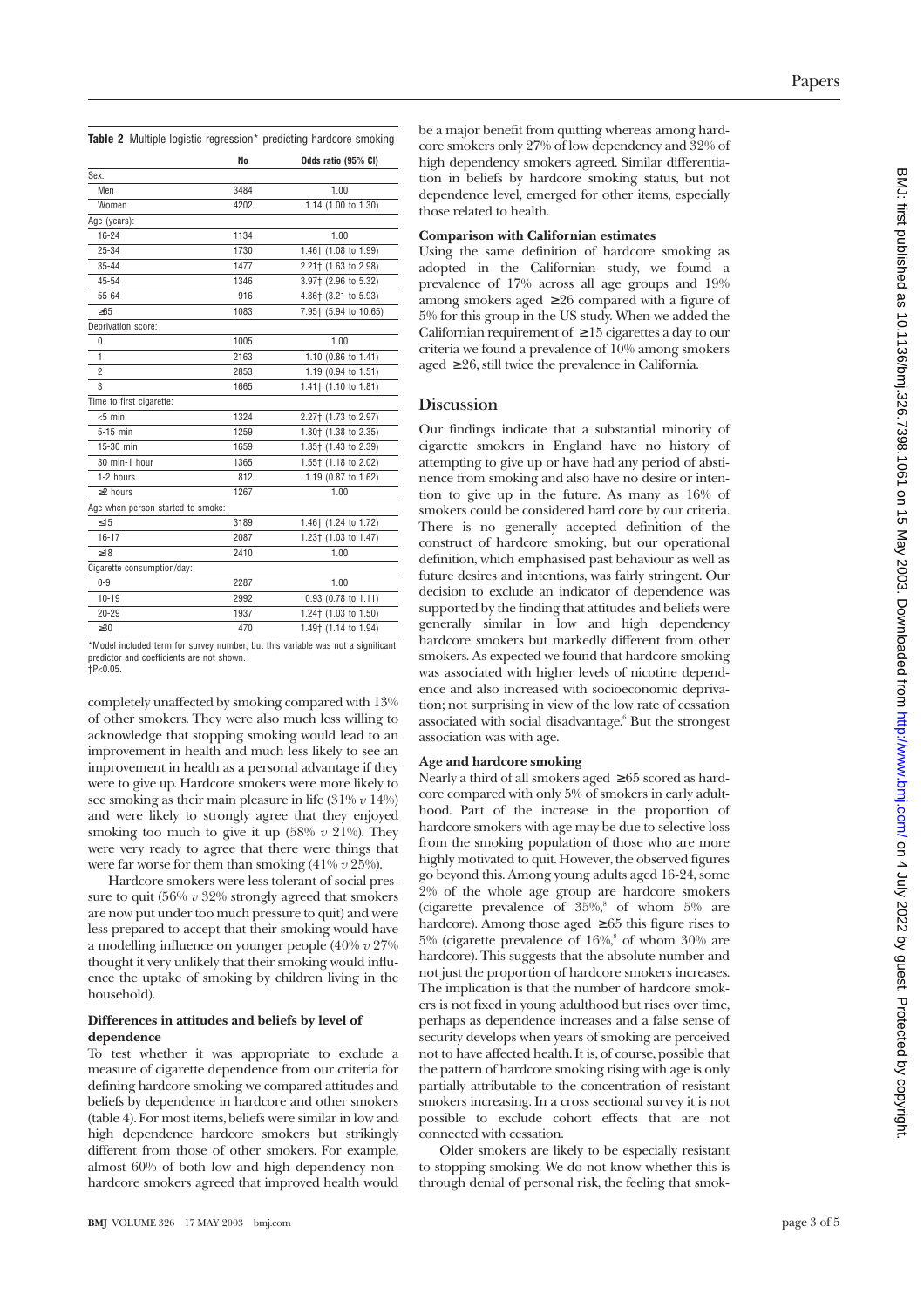|  |  | Table 3 Comparison between hardcore and other smokers on attitudes towards and beliefs about smoking. Figures are percentage who responded as shown |  |  |
|--|--|-----------------------------------------------------------------------------------------------------------------------------------------------------|--|--|

|                                                                                                                                 | <b>Response</b> | <b>Hardcore smokers</b> | <b>Other smokers</b> | $\gamma^2$ (df=1) | P value |
|---------------------------------------------------------------------------------------------------------------------------------|-----------------|-------------------------|----------------------|-------------------|---------|
| How much, if at all, do you think the amount you smoke affects your<br>health now?                                              | Not at all      | 33.2                    | 13.2                 | 315.3             | < 0.001 |
| How much, if at all, do you think the amount you smoke will affect your<br>health in the future?                                | Not at all      | 18.6                    | 5.1                  | 444.8             | < 0.001 |
| Improvement of health would be a main advantage of giving up for me<br>personally                                               | Agree           | 30.5                    | 58.6                 | 326.2             | < 0.001 |
| enjoy smoking too much to give it up                                                                                            | Strongly agree  | 57.5                    | 20.7                 | 615.4             | < 0.001 |
| I don't think I could give up smoking because I would suffer too much<br>from withdrawal symptoms                               | Strongly agree  | 28.2                    | 16.2                 | 94.1              | < 0.001 |
| Smoking is my main source of pleasure                                                                                           | Strongly agree  | 31.2                    | 14.3                 | 187.8             | < 0.001 |
| I couldn't cope without cigarettes                                                                                              | Strongly agree  | 27.2                    | 12.7                 | 143.6             | < 0.001 |
| There are things which are far worse for me than smoking                                                                        | Strongly agree  | 41.0                    | 24.5                 | 163.7             | < 0.001 |
| If I tried to give up smoking I would probably put on too much weight                                                           | Strongly agree  | 29.7                    | 24.5                 | 10.0              | 0.002   |
| I feel more confident in social situations if I have a cigarette                                                                | Strongly agree  | 22.5                    | 15.2                 | 13.0              | < 0.001 |
| These days smokers are put under too much pressure to give up smoking                                                           | Strongly agree  | 55.7                    | 32.2                 | 199.3             | < 0.001 |
| People who give up smoking will soon begin to notice their health<br>improving                                                  | Strongly agree  | 21.8                    | 41.4                 | 260.5             | < 0.001 |
| Doctors are becoming increasingly helpful in supporting smokers who are<br>trying to give up                                    | Strongly agree  | 32.1                    | 32.0                 | 0.024             | 0.88    |
| How likely do you think it is that your smoking will influence whether or<br>not the children in this household become smokers? | Very unlikely   | 39.5                    | 27.2                 | 21.2              | < 0.001 |
| How likely do you think it is that your smoking will affect the health of the<br>children who live in this household?           | Very likely     | 16.8                    | 26.3                 | 16.1              | < 0.001 |
| Do you think that if a child lives with someone who smokes, this increases<br>his or her chance of chest infections?            | Yes             | 62.0                    | 80.8                 | 189.7             | < 0.001 |
| I smoke in front of my own children or grandchildren                                                                            | Always          | 22.5                    | 17.6                 | 9.2               | 0.002   |
|                                                                                                                                 |                 |                         |                      |                   |         |

**Table 4** Attitudes towards and beliefs about smoking according to dependence (low or high\*) in hardcore and other smokers. Figures are percentage who responded as shown

|                                                                                                                                 |                 | <b>Hardcore</b>    |                   | <b>Other smokers</b> |                    |  |
|---------------------------------------------------------------------------------------------------------------------------------|-----------------|--------------------|-------------------|----------------------|--------------------|--|
|                                                                                                                                 | <b>Response</b> | Low $(390, 4.8\%)$ | High (821, 10.1%) | Low (3071, 37.6%)    | High (3446, 42.2%) |  |
| How much, if at all, do you think the amount you smoke affects<br>vour health now?                                              | Not at all      | 39.2               | 30.3              | 14.8                 | 11.8               |  |
| How much, if at all, do you think the amount you smoke will affect<br>your health in the future?                                | Not at all      | 26.0               | 15.0              | 6.3                  | 3.9                |  |
| Improvement of health would be a main advantage of giving up for<br>me personally                                               | Agree           | 27.3               | 31.9              | 59.0                 | 58.2               |  |
| enjoy smoking too much to give it up                                                                                            | Strongly agree  | 48.9               | 62.0              | 16.2                 | 24.5               |  |
| I don't think I could give up smoking because I would suffer too<br>much from withdrawal symptoms                               | Strongly agree  | 21.0               | 31.6              | 10.2                 | 21.6               |  |
| Smoking is my main source of pleasure                                                                                           | Strongly agree  | 24.1               | 34.6              | 10.0                 | 18.2               |  |
| I couldn't cope without cigarettes                                                                                              | Strongly agree  | 18.3               | 31.4              | 6.6                  | 18.0               |  |
| There are things which are far worse for me than smoking                                                                        | Strongly agree  | 42.9               | 40.2              | 23.5                 | 25.4               |  |
| If I tried to give up smoking I would probably put on too much<br>weight                                                        | Strongly agree  | 21.9               | 33.9              | 20.9                 | 27.8               |  |
| I feel more confident in social situations if I have a cigarette                                                                | Strongly agree  | 16.5               | 25.6              | 13.6                 | 16.8               |  |
| These days smokers are put under too much pressure to give up<br>smoking                                                        | Strongly agree  | 50.3               | 58.1              | 26.8                 | 37.0               |  |
| People who give up smoking will soon begin to notice their health<br>improving                                                  | Strongly agree  | 19.2               | 23.0              | 41.6                 | 41.4               |  |
| Doctors are becoming increasingly helpful in supporting smokers<br>who are trying to give up                                    | Strongly agree  | 30.8               | 32.6              | 32.3                 | 31.8               |  |
| How likely do you think it is that your smoking will influence<br>whether or not the children in this household become smokers? | Very unlikely   | 46.1               | 36.8              | 27.9                 | 26.6               |  |
| How likely do you think it is that your smoking will affect the health<br>of the children who live in this household?           | Very likely     | 14.1               | 17.8              | 23.9                 | 28.6               |  |
| Do you think that if a child lives with someone who smokes, then<br>this increases their chance of chest infections?            | Yes             | 64.6               | 61.0              | 85.2                 | 76.9               |  |
| I smoke in front of my own children or grandchildren                                                                            | Always          | 13.9               | 26.6              | 9.8                  | 24.8               |  |

\*High=first cigarette within 30 minutes of waking; low=first cigarette after 30 minutes.

ing is too enjoyable and their only pleasure in life, or a feeling that it is too late because the damage is done. All of these could be true, for different smokers. Recent reports indicate that smokers who give up as late as age 65 gain an average of more than two years of additional life expectancy.<sup>9</sup> Campaigns targeted at older smokers and that focus on the substantial personal health gains they stand to make from giving up smoking may be profitable.

#### **Comparison with California**

Our estimate of the prevalence of hardcore smoking was much higher than that reported in California. We adopted a different definition of what constitutes hardcore smoking, but even when we used the same definition our estimate was close to four times higher. Why should hardcore smoking be more common in England and what are the implications? There has been an intensive campaign against smoking in